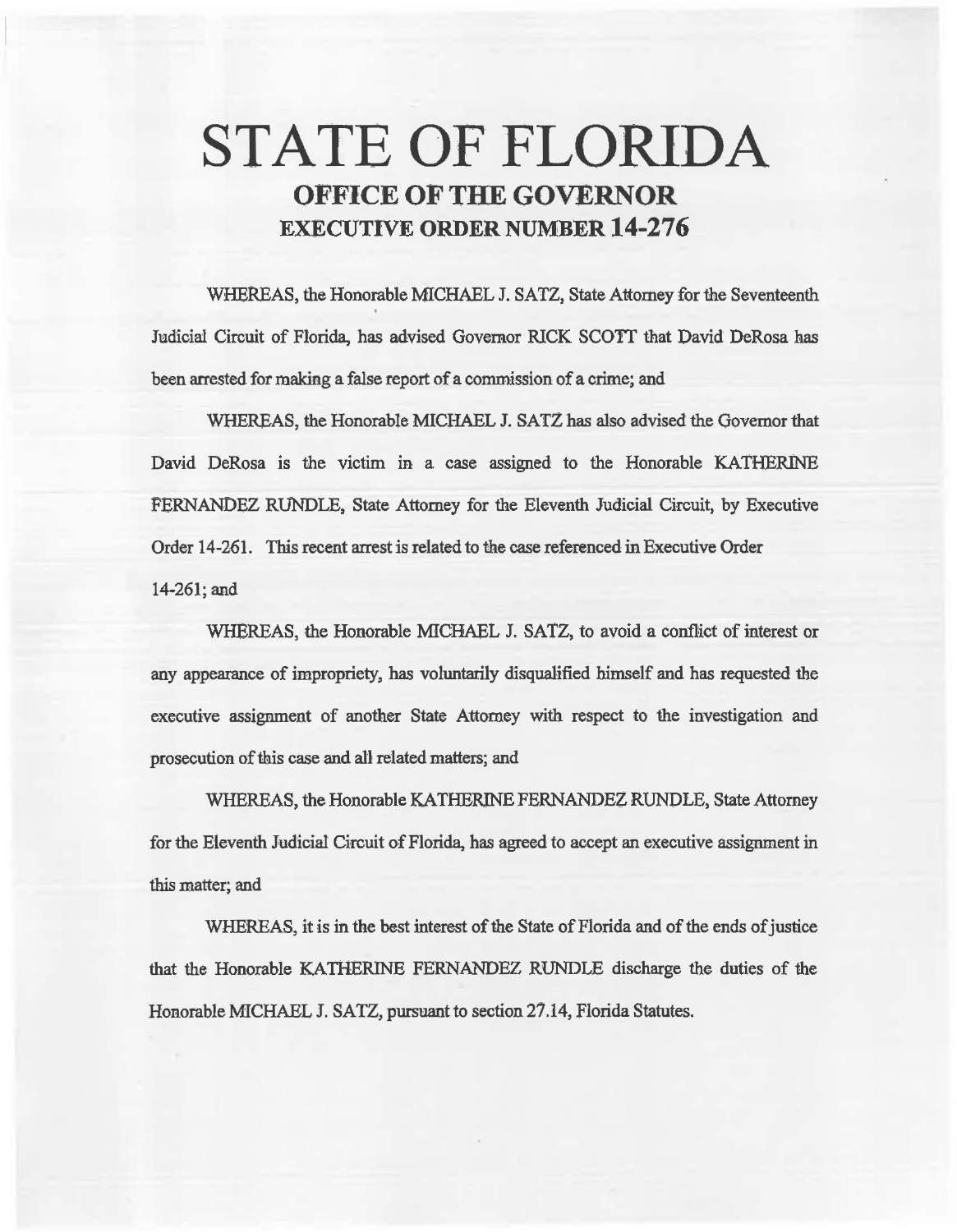NOW, THEREFORE, I, RICK SCOTT, Governor of Florida, in obedience to my solemn constitutional duty to "take care that the laws be faithfully executed," and pursuant to the Constitution and laws of the State of Florida, issue the following Executive Order, effective immediately:

## Section 1.

The Honorable KATHERINE FERNANDEZ RUNDLE, State Attorney for the Eleventh Judicial Circuit of Florida, referred to as 1he "Assigned State Attorney," is assigned to discharge the duties of the Honorable MICHAEL J. SATZ, State Attorney for the Seventeenth Judicial Circuit of Florida, as they relate to the investigation, prosecution and all matters related to David DeRosa.

## Section 2.

The Assigned State Attorney or one or more Assistant State Attorneys and Investigators, who have been designated by the Assigned State Attorney, shall proceed immediately to the Seventeenth Judicial Circuit of Florida, and are vested with the authority to perfonn the duties prescribed herein.

### Section 3.

All residents of the Seventeenth Judicial Circuit are requested, and all public officials are directed, to cooperate and render whatever assistance is necessary to the Assigned State Attorney, so that justice may be served.

### Section 4.

The period of this Executive Assignment shall be for one (1) year, to and including October 9, 2015.